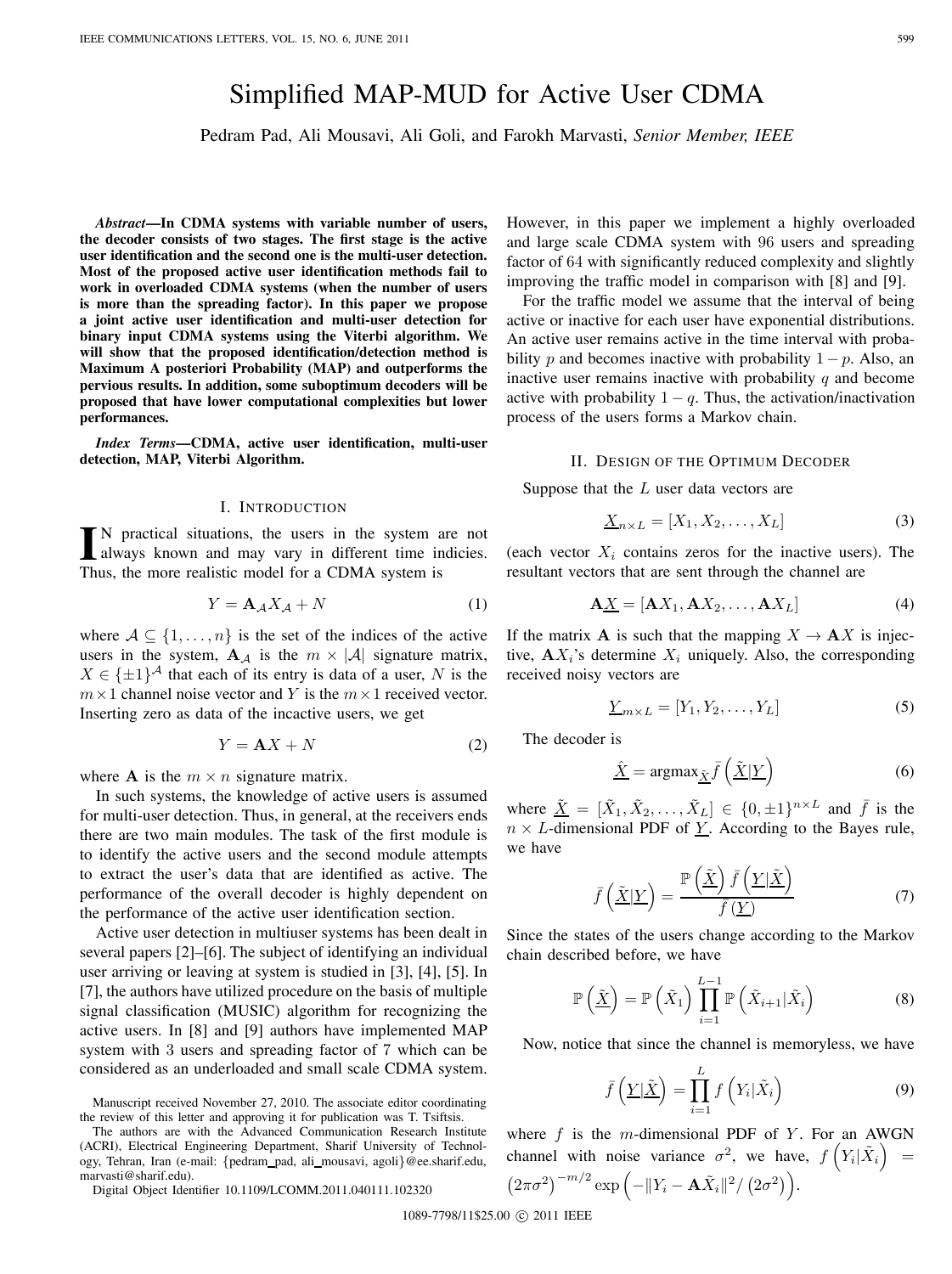According to (8) and (9) and the fact that  $\bar{f}(\underline{Y})$  is a constant term, (6) can be rewritten as

$$
\hat{\underline{X}} = \operatorname{argmax}_{\underline{\tilde{X}}} \mathbb{P}\left(\tilde{X}_1\right) f\left(Y_1 | \tilde{X}_1\right)
$$
\n
$$
\times \prod_{i=1}^{L-1} \mathbb{P}\left(\tilde{X}_{i+1} | \tilde{X}_i\right) f\left(Y_{i+1} | \tilde{X}_{i+1}\right) \tag{10}
$$

Direct implementation of the above maximization needs  $3^{nL}$  operations. By using Viterbi algorithm, there are  $3^n$  states in each level of the algorithm. The weights of the states of the first level are  $\mathbb{P}(\tilde{X}_1) f(Y_1 | \tilde{X}_1)$  and the transition weights from state  $\tilde{X}_i$  to  $\tilde{X}_{i+1}$  is  $\mathbb{P}(\tilde{X}_{i+1}|\tilde{X}_i) f(Y_{i+1}|\tilde{X}_{i+1}),$  according to (10). At each state of the  $(i + 1)^{th}$  level, we multiply the weights of the states of the  $i<sup>th</sup>$  level by the transition weight and pick the path that has the maximum weight. Therefore, going through the trellis level by level, performing the above algorithm and choosing the survivor path at the end of the trellis, we arrive at the solution to maximizing (10). The complexity of this algorithm is  $3^n 3^n L$  operations. Now we desire to show that this maximization can also be done by  $2^n 3^n L$  operations. Through further simplifications, we will perform the MAP decoder with  $2^n 2^m 3^{n-m} L$  operations for a class of signature matrices **A**.

The transition weights of the trellis discussed above has two terms. The first term is  $\mathbb{P}\left(\tilde{X}_{i+1}|\tilde{X}_i\right)$  which, according to (8), depends only on the activeness/inactiveness pattern of the users in  $\tilde{X}_i$  and  $\tilde{X}_{i+1}$  and does not depend on the data of the active users. The second term  $f(Y_{i+1}|\tilde{X}_{i+1})$ is not a function of  $\tilde{X}_i$ . Hence, the  $3^n$  states of level i can be put in  $2^n$  categories (according to their patterns of activeness/inactiveness) and from each category we can save only the one that has the maximum  $f(Y_{i+1}|\tilde{X}_{i+1})$  as the representative. At each state of level  $i + 1$ , we only need to search among these  $2^n$  representatives instead of all  $3^n$  states. Thus at the end of each level we save only  $2^n$  paths and we are sure that the survivor path will not be omitted at all. This will decrease the complexity of the decoder down to  $2^n 3^n L$ which is much less than the previous  $3^n 3^n L$  for typical values of the number of users  $n$ .

Similar to [1] and [10] we can decrease this complexity even further; we can reduce the complexity from  $2^n 3^n$  to  $2^{n}2^{m}3^{n-m}$ . Therefore, we can perform the trellis operations with  $2^n 2^m 3^{n-m} L$  computations.

## *A. Low Complexity Decoder for Signature Matrices*

Similar to [1] and [10] if the signature matrix of the system is

$$
\mathbf{A}_{km \times kn} = \mathbf{P}_{k \times k} \otimes \mathbf{D}_{m \times n},\tag{11}
$$

where **P** is invertible and  $\otimes$  denotes the Kronecker product, the decoder of the  $km \times kn$  system can be decomposed to k decoders of the  $m \times n$  systems. It has been shown that if **P** is unitary, this decoder is MAP. Hence, we can have a CDMA system with  $kn$  users and  $km$  chips that exploits MAP active user identification and multiuser detection with the computational complexity of  $k2^n2^m3^{n-m}L$  instead of  $3^{knL}$  operations.

The main drawback of the proposed decoding method is its delay and memory since it must wait for the all the vectors to be received. In the next section, we will propose some suboptimum decoders that make the delay and the required memory very short and also decrease the computational complexity even further.

#### III. SUBOPTIMUM DECODERS

The idea of the first sub-optimum decoder is to truncate the trellis temporally to decrease the delay of the decoding process.

#### *A. Temporally Truncated Trellis*

In this method we only consider the last  $M(\ll L)$  levels of the trellis. The delay of this decoder is  $M$  the memory needed is  $M \times 2^n$  which may be much less than the  $L \times 2^n$  memory needed for the optimum decoder proposed in the previous section. The following expressions can be stated about this method.

- *High values of*  $E_b/N_0$ : Since for the system that has high  $E_b/N_0$  the decoded data at each time index is more certain, it is not needed to observe the samples for a long time before and after for making a decision. In the limit, if we have  $E_b/N_0 = \infty$  (noiseless channel), irrelevant to the traffic model of the system, i.e., irrelevant to  $p$  and , we can decode the transmitted vector with no errors without any need of trellis  $(M = 0)$ .
- *Small values of*  $|p+q-1|$ : The matrix of the transition between activeness and inactiveness of the users in the Markov model described before is

$$
\mathbf{Q} = \begin{bmatrix} p & 1-p \\ 1-q & q \end{bmatrix} \tag{12}
$$

This matrix has two eigen values of 1 and  $p + q - 1$ . If  $p + q - 1 = 0$ , we have that the state of each user in a time index is independent of its state in any other time indices. Thus,  $M = 0$  gives the optimum decoder. Therefore, roughly speaking, since the transition probability matrix of activation/inactivation of a user in time indices  $i - M$  and i is  $\mathbf{Q}^{M}$ , if  $|p + q - 1|^{M}$  is very close to 0, we can say that the states of the users in time indices with distance more than  $M$  are (almost) independent. Consequently saving the last  $M$  levels of the trellis gives almost optimum decoder. In fact, if we have  $p + q - 1 = 0$ , we have the unrealistic system assumed in [10] and our decoder reduces to the decoder proposed in the same reference.

## *B. Neighboring Search*

In this method, at each state of level  $i + 1$ , we do not search among all  $2^n$  states of the previous level for finding the maximum-weight path. Take a non-negative integer  $d$ . For each state, we only check the states of the previous level that differs with the current state in only  $d$  positions. This decreases the computational complexity of the decoder by a factor of  $2^{-n} \sum_{i=0}^{d} {n \choose i}$ . It can be expressed that the *larger p* and *q*, the